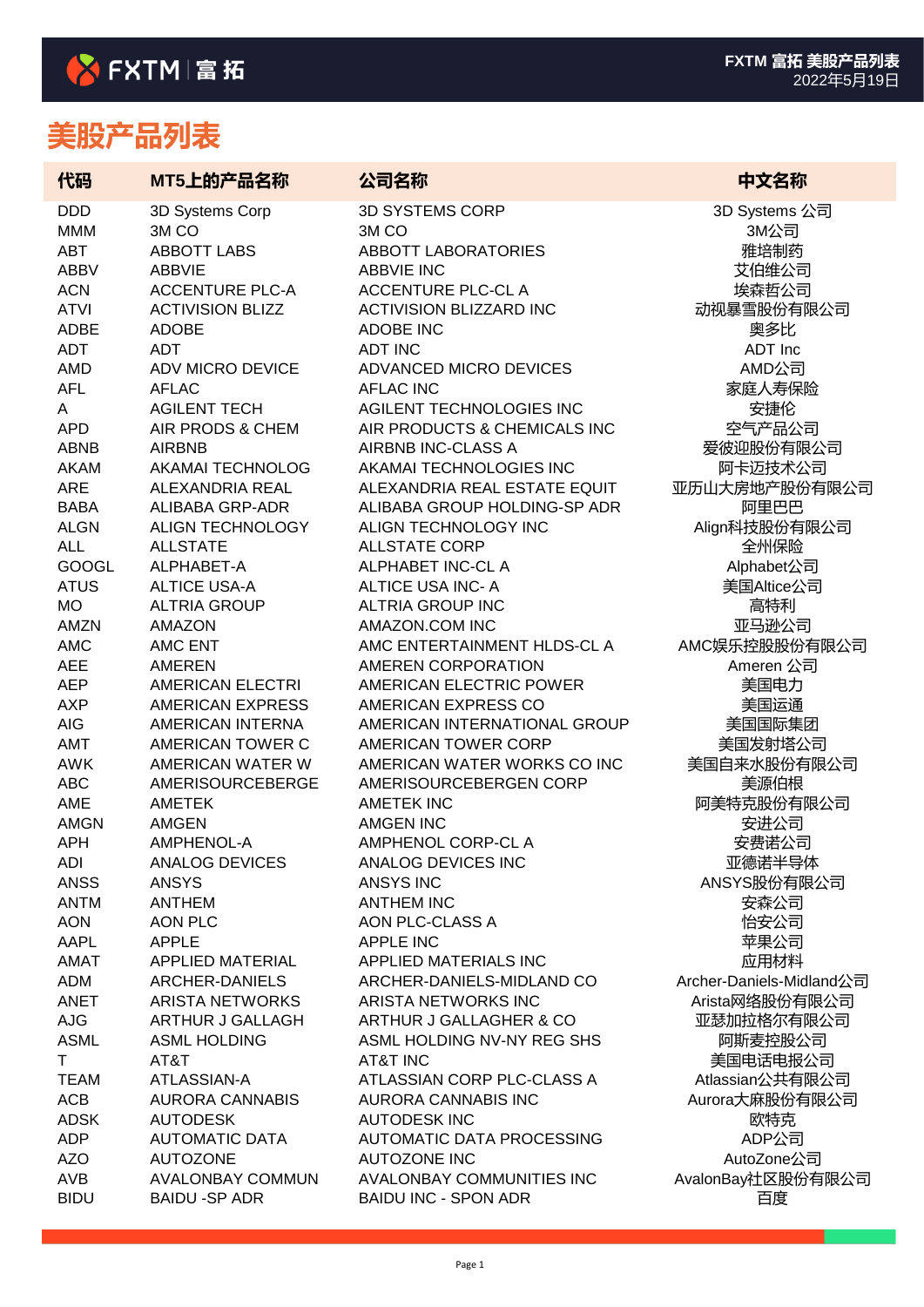| 代码                         | MT5上的产品名称                                          | 公司名称                                                                   | 中文名称                                      |
|----------------------------|----------------------------------------------------|------------------------------------------------------------------------|-------------------------------------------|
| <b>BLL</b>                 | <b>BALL</b>                                        | <b>BALL CORP</b>                                                       | 波尔                                        |
| BK                         | <b>BANK NY MELLON</b>                              | BANK OF NEW YORK MELLON CORP                                           | 纽约梅隆银行股份有限公司                              |
| <b>BAC</b>                 | <b>BANK OF AMERICA</b>                             | <b>BANK OF AMERICA CORP</b>                                            | 美国银行公司                                    |
| <b>BAX</b>                 | <b>BAXTER INTL</b>                                 | <b>BAXTER INTERNATIONAL INC</b>                                        | 百特                                        |
| <b>BDX</b>                 | <b>BECTON DICKINSON</b>                            | BECTON DICKINSON AND CO                                                | 碧迪                                        |
| <b>BBY</b>                 | <b>BEST BUY CO</b>                                 | BEST BUY CO INC                                                        | 百思买                                       |
| <b>BYND</b>                | <b>BEYOND MEAT</b>                                 | BEYOND MEAT INC                                                        | Beyond Meat股份有限公司                         |
| <b>BIIB</b>                | <b>BIOGEN</b>                                      | <b>BIOGEN INC</b>                                                      | 百健                                        |
| <b>BMRN</b>                | <b>BIOMARIN PHARMAC</b>                            | <b>BIOMARIN PHARMACEUTICAL INC</b>                                     | 拜玛林制药                                     |
| BB<br><b>BLK</b>           | <b>BLACKBERRY LTD</b>                              | <b>BLACKBERRY LTD</b>                                                  | 黑莓有限公司                                    |
| BX                         | <b>BLACKROCK</b><br><b>BLACKSTONE GRO-A</b>        | <b>BLACKROCK INC</b><br><b>BLACKSTONE INC</b>                          | 贝莱德有限公司                                   |
| <b>BE</b>                  | <b>BLOOM ENERGY</b>                                | <b>BLOOM ENERGY CORP- A</b>                                            | 百仕通集团<br>Bloom能源公司                        |
| <b>BA</b>                  | <b>BOEING CO/THE</b>                               | <b>BOEING CO/THE</b>                                                   | 波音                                        |
| <b>BKNG</b>                | <b>BOOKING HOLDINGS</b>                            | <b>BOOKING HOLDINGS INC</b>                                            | Booking控股股份有限公司                           |
| <b>BXP</b>                 | <b>BOSTON PROPERTIE</b>                            | <b>BOSTON PROPERTIES INC</b>                                           | 波士顿地产公司                                   |
| <b>BSX</b>                 | <b>BOSTON SCIENTIFC</b>                            | <b>BOSTON SCIENTIFIC CORP</b>                                          | 波士顿科学                                     |
| <b>BOXL</b>                | <b>BOXLIGHT CORP</b>                               | <b>BOXLIGHT CORP - CLASS A</b>                                         | <b>Boxlight Corp</b>                      |
| <b>BMY</b>                 | <b>BRISTOL-MYER SQB</b>                            | <b>BRISTOL-MYERS SQUIBB CO</b>                                         | 百时美施贵宝公司                                  |
| <b>AVGO</b>                | <b>BROADCOM</b>                                    | <b>BROADCOM INC</b>                                                    | 博通股份有限公司                                  |
| <b>BIP</b>                 | <b>BROOKFIELD INFRA</b>                            | <b>BROOKFIELD INFRASTRUCTURE PA</b>                                    | 布鲁克菲尔德基础设施合伙企业                            |
| BF.B                       | BROWN-FORMAN-B                                     | BROWN-FORMAN CORP-CLASS B                                              | 百富门公司                                     |
| <b>BMBL</b>                | <b>BUMBLE INC</b>                                  | <b>BUMBLE INC-A</b>                                                    | Bumble Inc                                |
| <b>BG</b>                  | <b>BUNGE LIMITED</b>                               | <b>BUNGE LTD</b>                                                       | 邦吉有限公司                                    |
| <b>CDNS</b>                | <b>CADENCE DESIGN</b>                              | CADENCE DESIGN SYS INC                                                 | Cadence 设计系统股份有限公司                        |
| CGC                        | <b>CANOPY GROWTH CORP</b>                          | <b>CANOPY GROWTH CORP</b>                                              | Canopy Growth公司                           |
| <b>COF</b>                 | <b>CAPITAL ONE FINA</b>                            | CAPITAL ONE FINANCIAL CORP                                             | 第一资本金融                                    |
| <b>CCL</b>                 | <b>Carnival Corp</b>                               | <b>CARNIVAL CORP</b>                                                   | 嘉年华公司                                     |
| <b>CAT</b>                 | <b>CATERPILLAR</b>                                 | <b>CATERPILLAR INC</b>                                                 | 卡特彼勒                                      |
| <b>CNC</b>                 | <b>CENTENE</b>                                     | <b>CENTENE CORP</b>                                                    | Centene 公司                                |
| CERN                       | <b>CERNER</b>                                      | <b>CERNER CORP</b>                                                     | 塞纳公司                                      |
| <b>CHPT</b><br><b>CHTR</b> | <b>CHARGEPOINT HLDG</b><br><b>CHARTER COMMUN-A</b> | <b>CHARGEPOINT HOLDINGS INC</b><br><b>CHARTER COMMUNICATIONS INC-A</b> | <b>ChargePoint Holdings Inc</b><br>查特通信公司 |
| <b>CHKP</b>                | CHECK POINT SOFT                                   | CHECK POINT SOFTWARE TECH                                              | Check Point软件技术有限公司                       |
| <b>CHGG</b>                | Chegg                                              | <b>CHEGG INC</b>                                                       | Chegg股份有限公司                               |
| <b>CVX</b>                 | <b>CHEVRON</b>                                     | <b>CHEVRON CORP</b>                                                    | 雪佛龙                                       |
| <b>CLEU</b>                | <b>CHINA LIBERAL ED</b>                            | CHINA LIBERAL EDUCATION HOLD                                           | China Liberal Education Hold              |
| <b>CMG</b>                 | <b>CHIPOTLE MEXICAN</b>                            | CHIPOTLE MEXICAN GRILL INC                                             | Chipotle Mexican Grill 股份                 |
| CB                         | <b>CHUBB LTD</b>                                   | <b>CHUBB LTD</b>                                                       | 安达保险有限公司                                  |
| <b>CHD</b>                 | <b>CHURCH &amp; DWIGHT</b>                         | CHURCH & DWIGHT CO INC                                                 | 切迟杜威股份有限公司                                |
| <b>CI</b>                  | <b>CIGNA</b>                                       | <b>CIGNA CORP</b>                                                      | 信诺集团                                      |
| <b>CTAS</b>                | <b>CINTAS</b>                                      | <b>CINTAS CORP</b>                                                     | <b>CINTAS 公司</b>                          |
| <b>CSCO</b>                | <b>CISCO SYSTEMS</b>                               | <b>CISCO SYSTEMS INC</b>                                               | 思科系统                                      |
| $\mathsf{C}$               | <b>CITIGROUP</b>                                   | <b>CITIGROUP INC</b>                                                   | 花旗集团                                      |
| <b>CTXS</b>                | <b>CITRIX SYSTEMS</b>                              | <b>CITRIX SYSTEMS INC</b>                                              | 思杰系统                                      |
| <b>CLH</b>                 | <b>CLEAN HARBORS</b>                               | <b>CLEAN HARBORS INC</b>                                               | Clean Harbors 公司                          |
| <b>CLX</b>                 | <b>CLOROX CO</b>                                   | <b>CLOROX COMPANY</b>                                                  | 高乐氏公司                                     |
| <b>NET</b>                 | <b>CLOUDFARE INC</b>                               | <b>CLOUDFLARE INC - CLASS A</b>                                        | Cloudflare Inc                            |
| <b>CME</b>                 | <b>CME GROUP</b>                                   | CME GROUP INC                                                          | 芝加哥商业交易所集团股份有限                            |
| <b>CMS</b>                 | <b>CMS ENERGY</b>                                  | <b>CMS ENERGY CORP</b>                                                 | CMS 能源                                    |
| KO                         | COCA-COLA CO/THE                                   | COCA-COLA CO/THE                                                       | 可口可乐                                      |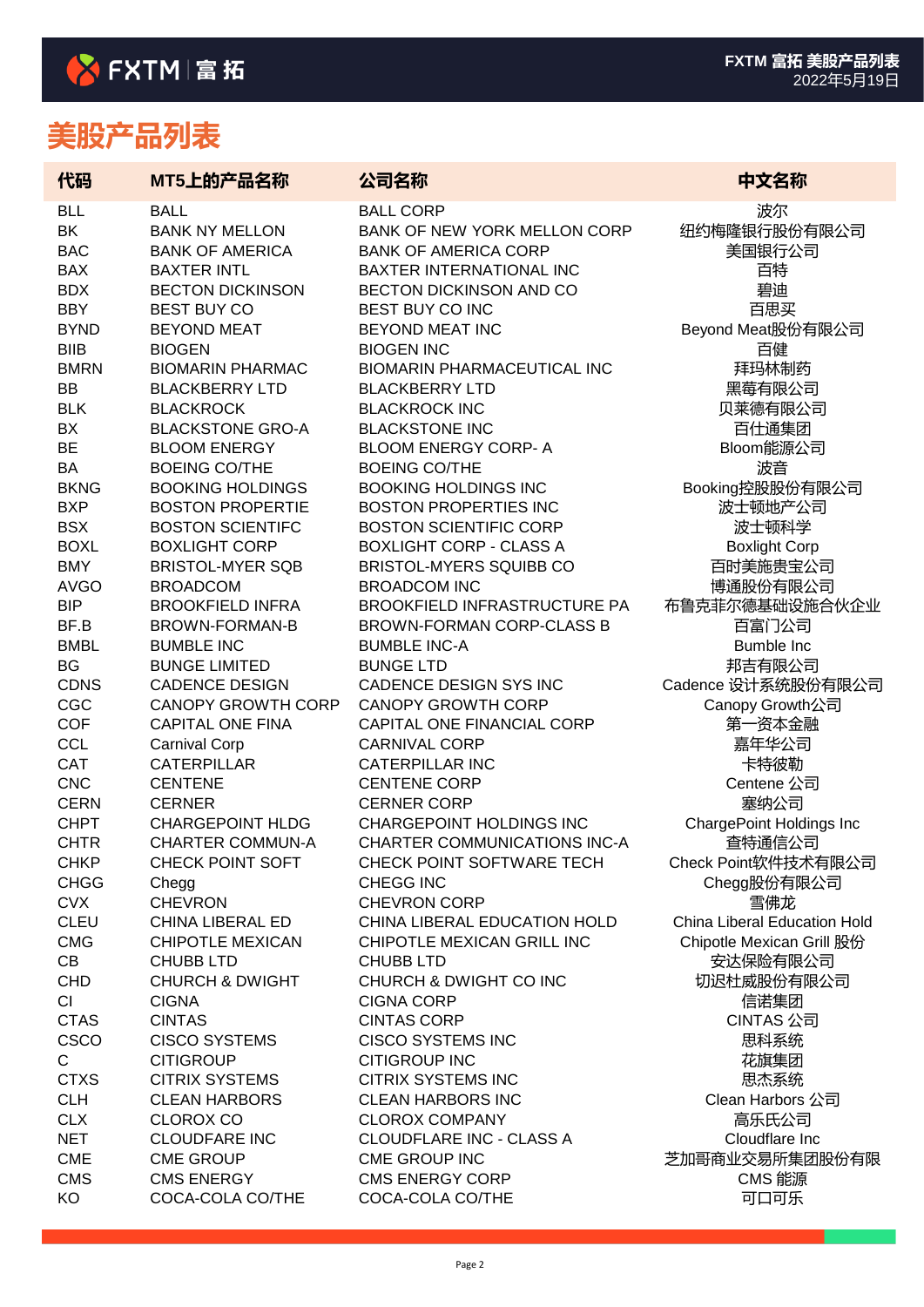| 代码                 | MT5上的产品名称                        | 公司名称                                                            | 中文名称                         |
|--------------------|----------------------------------|-----------------------------------------------------------------|------------------------------|
| <b>CCEP</b>        | COCA-COLA EUROPE                 | COCA-COLA EUROPACIFIC PARTNE                                    | 可口可乐欧洲合伙公开股份公司               |
| <b>CTSH</b>        | <b>COGNIZANT TECH-A</b>          | COGNIZANT TECH SOLUTIONS-A                                      | 高知特科技公司                      |
| <b>COIN</b>        | <b>COINBASE</b>                  | <b>COINBASE GLOBAL INC -CLASS A</b>                             | 比特币基地                        |
| <b>CL</b>          | COLGATE-PALMOLIV                 | <b>COLGATE-PALMOLIVE CO</b>                                     | 高露洁棕榄                        |
| <b>CMCSA</b>       | COMCAST-A                        | <b>COMCAST CORP-CLASS A</b>                                     | 康卡斯特                         |
| <b>COP</b>         | <b>CONOCOPHILLIPS</b>            | <b>CONOCOPHILLIPS</b>                                           | 康菲石油                         |
| <b>ED</b>          | <b>CONS EDISON</b>               | <b>CONSOLIDATED EDISON INC</b>                                  | 联合爱迪生                        |
| <b>STZ</b>         | CONSTELLATION-A                  | <b>CONSTELLATION BRANDS INC-A</b>                               | 星座公司                         |
| COO                | <b>COOPER COS</b>                | COOPER COS INC/THE<br><b>COPART INC</b>                         | 库柏股份有限公司                     |
| <b>CPRT</b><br>GLW | <b>COPART</b>                    | <b>CORNING INC</b>                                              | Copart 股份有限公司                |
| <b>CTVA</b>        | <b>CORNING</b><br><b>CORTEVA</b> | <b>CORTEVA INC</b>                                              | 康宁公司<br>Corteva Inc          |
| <b>CSGP</b>        | <b>COSTAR GROUP</b>              | <b>COSTAR GROUP INC</b>                                         | CoStar集团股份有限公司               |
| COST               | <b>COSTCO WHOLESALE</b>          | <b>COSTCO WHOLESALE CORP</b>                                    | 好市多批发                        |
| <b>CRSP</b>        | <b>CRISPR THERAPAUTICS</b>       | <b>CRISPR THERAPEUTICS AG</b>                                   | CRISPR治疗股份公司                 |
| <b>CRON</b>        | <b>CRONOS GROUP</b>              | <b>CRONOS GROUP INC</b>                                         | Cronos集团公司                   |
| CCI                | <b>CROWN CASTLE INT</b>          | <b>CROWN CASTLE INTL CORP</b>                                   | 冠城国际公司                       |
| <b>CSX</b>         | <b>CSX</b>                       | <b>CSX CORP</b>                                                 | CSX公司                        |
| <b>CMI</b>         | <b>CUMMINS</b>                   | <b>CUMMINS INC</b>                                              | 康明斯                          |
| <b>CVS</b>         | <b>CVS HEALTH</b>                | <b>CVS HEALTH CORP</b>                                          | CVS保健公司                      |
| <b>DHR</b>         | <b>DANAHER</b>                   | <b>DANAHER CORP</b>                                             | 丹纳赫                          |
| <b>PLAY</b>        | Dave & Buster's                  | DAVE & BUSTER'S ENTERTAINMEN                                    | Dave & Buster's Entertainmen |
| <b>DE</b>          | DEERE & CO                       | DEERE & CO                                                      | 迪尔                           |
| <b>DELL</b>        | DELL TECHN-C                     | <b>DELL TECHNOLOGIES -C</b>                                     | 戴尔                           |
| <b>DAL</b>         | <b>DELTA AIR LI</b>              | <b>DELTA AIR LINES INC</b>                                      | 达美航空有限公司                     |
| <b>DXCM</b>        | <b>DEXCOM</b>                    | <b>DEXCOM INC</b>                                               | Dexcom股份有限公司                 |
| <b>DLR</b>         | <b>DIGITAL REALTY</b>            | DIGITAL REALTY TRUST INC                                        | 数字房地产信托有限公司                  |
| <b>DOCU</b>        | <b>DOCUSIGN</b>                  | <b>DOCUSIGN INC</b>                                             | DocuSign股份有限公司               |
| DG                 | <b>DOLLAR GENERAL C</b>          | <b>DOLLAR GENERAL CORP</b>                                      | 达乐公司                         |
| <b>DLTR</b>        | <b>DOLLAR TREE</b>               | <b>DOLLAR TREE INC</b>                                          | 美元树商店                        |
| D                  | <b>DOMINION ENERGY</b>           | <b>DOMINION ENERGY INC</b>                                      | Dominion能源股份有限公司             |
| <b>DASH</b>        | <b>DOORDASH</b>                  | <b>DOORDASH INC - A</b>                                         | DoorDash Inc                 |
| <b>DOW</b>         | <b>DOW</b>                       | <b>DOW INC</b>                                                  | 陶氏                           |
| DHI                | DR HORTON                        | DR HORTON INC                                                   | 霍顿房屋公司                       |
| <b>DKNG</b>        | <b>DRAFTKINGS INC</b>            | <b>DRAFTKINGS INC-CLA</b>                                       | DraftKings Inc               |
| <b>DTE</b>         | DTE ENERGY CO                    | DTE ENERGY COMPANY                                              | DTE 能源                       |
| <b>DUK</b>         | <b>DUKE ENERGY</b>               | DUKE ENERGY CORP                                                | 杜克能源                         |
| DD                 | DUPONT DE NEMOUR                 | DUPONT DE NEMOURS INC                                           | 杜邦公司                         |
| <b>ETN</b>         | <b>EATON PLC</b>                 | <b>EATON CORP PLC</b>                                           | 伊顿                           |
| EBAY               | EBAY                             | <b>EBAY INC</b>                                                 | eBay公司                       |
| <b>ECL</b>         | <b>ECOLAB</b>                    | <b>ECOLAB INC</b>                                               | 艺康集团                         |
| EIX                | <b>EDISON INTL</b>               | <b>EDISON INTERNATIONAL</b>                                     | 爱迪生国际                        |
| EW                 | <b>EDWARDS LIFE</b>              | <b>EDWARDS LIFESCIENCES CORP</b>                                | 爱德华生命科学公司                    |
| EA                 | <b>ELECTRONIC ARTS</b>           | ELECTRONIC ARTS INC                                             | 电子艺界                         |
| <b>LLY</b>         | ELI LILLY & CO                   | ELI LILLY & CO                                                  | 礼来                           |
| <b>EMR</b>         | <b>EMERSON ELEC CO</b>           | <b>EMERSON ELECTRIC CO</b>                                      | 艾默生电气                        |
| <b>ENPH</b>        | <b>ENPHASE ENERGY INC</b>        | <b>ENPHASE ENERGY INC</b>                                       | Enphase能源公司                  |
| <b>ETR</b>         | <b>ENTERGY</b>                   | <b>ENTERGY CORP</b>                                             | Entergy 公司                   |
| <b>EPD</b>         | <b>ENTERPRISE PRODU</b>          | <b>ENTERPRISE PRODUCTS PARTNERS</b><br><b>EOG RESOURCES INC</b> | Enterprise Products有限合伙      |
| EOG<br><b>EFX</b>  | <b>EOG RESOURCES</b>             |                                                                 | EOG资源                        |
|                    | <b>EQUIFAX</b>                   | <b>EQUIFAX INC</b>                                              | Equifax 公司                   |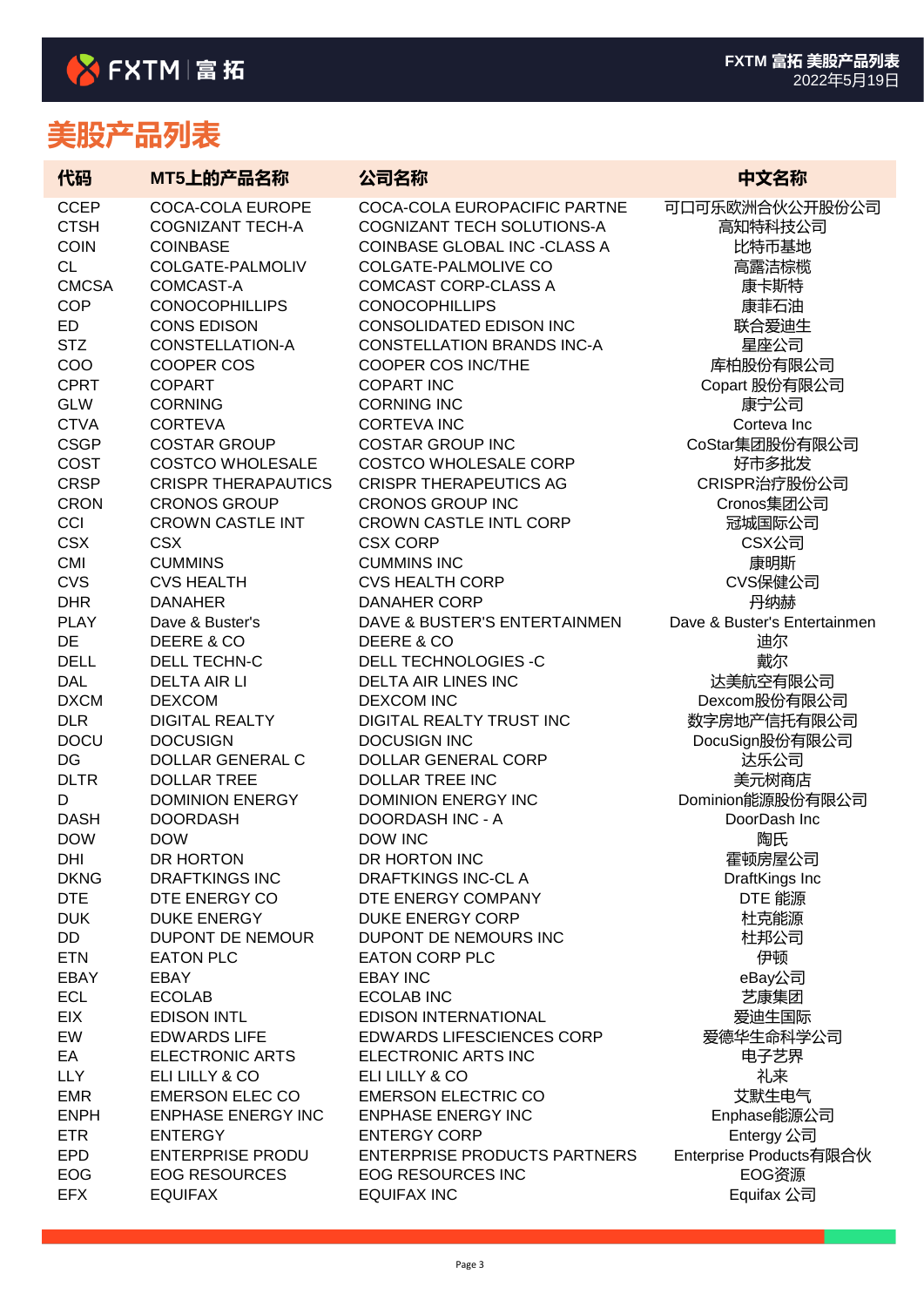| 代码                        | MT5上的产品名称                                | 公司名称                                                  | 中文名称                |
|---------------------------|------------------------------------------|-------------------------------------------------------|---------------------|
| <b>EQIX</b>               | <b>EQUINIX</b>                           | <b>EQUINIX INC</b>                                    | Equinix有限公司         |
| <b>EQR</b>                | <b>EQUITY RESIDENTI</b>                  | <b>EQUITY RESIDENTIAL</b>                             | 公寓物业权益信托            |
| EL.                       | <b>ESTEE LAUDER</b>                      | ESTEE LAUDER COMPANIES-CL A                           | 雅诗兰黛                |
| <b>ES</b>                 | <b>EVERSOURCE ENERG</b>                  | <b>EVERSOURCE ENERGY</b>                              | Eversource能源公司      |
| <b>EXC</b>                | <b>EXELON</b>                            | <b>EXELON CORP</b>                                    | Exelon 公司           |
| <b>XOM</b>                | <b>EXXON MOBIL</b>                       | <b>EXXON MOBIL CORP</b>                               | 埃克森美孚石油             |
| <b>FB</b>                 | FACEBOOK-A                               | META PLATFORMS INC-CLASS A                            | 脸书                  |
| <b>FAST</b>               | <b>FASTENAL CO</b>                       | <b>FASTENAL CO</b>                                    | 快扣公司                |
| <b>FSLY</b>               | <b>FASTLY INC</b>                        | <b>FASTLY INC - CLASS A</b>                           | Fastly Inc          |
| <b>FDX</b>                | <b>FEDEX</b>                             | <b>FEDEX CORP</b>                                     | 联邦快递                |
| <b>RACE</b>               | <b>FERRARINV</b>                         | <b>FERRARINV</b>                                      | 法拉利                 |
| <b>FIS</b>                | <b>FIDELITY NATIONA</b>                  | FIDELITY NATIONAL INFO SERV<br>FIRST REPUBLIC BANK/CA | 繁德信息技术有限公司          |
| <b>FRC</b>                | <b>FIRST REPUBLIC B</b>                  |                                                       | 第一共和银行              |
| <b>FE</b>                 | <b>FIRSTENERGY</b>                       | <b>FIRSTENERGY CORP</b>                               | 第一能源                |
| <b>FISV</b><br><b>FLT</b> | <b>FISERV</b><br><b>FLEETCOR TECHNOL</b> | <b>FISERV INC</b><br>FLEETCOR TECHNOLOGIES INC        | Fiserv公司            |
| F                         | FORD MOTOR CO                            | FORD MOTOR CO                                         | FleetCor技术股份有限公司    |
| <b>FTNT</b>               | <b>FORTINET</b>                          | FORTINET INC                                          | 福特汽车<br>飞塔股份有限公司    |
| <b>FTV</b>                | <b>FORTIVE</b>                           | <b>FORTIVE CORP</b>                                   | 福迪威公司               |
| <b>FOXA</b>               | FOX - A                                  | FOX CORP - CLASS A                                    | 福克斯公司               |
| <b>FUTU</b>               | <b>FUTU HOLDINGS</b>                     | FUTU HOLDINGS LTD-ADR                                 | 富途控股有限公司            |
| <b>GME</b>                | <b>GAMESTOP</b>                          | <b>GAMESTOP CORP-CLASS A</b>                          | 游戏驿站公司              |
| <b>GRMN</b>               | <b>GARMIN LTD</b>                        | <b>GARMIN LTD</b>                                     | 佳明有限公司              |
| GD                        | <b>GENERAL DYNAMICS</b>                  | <b>GENERAL DYNAMICS CORP</b>                          | 通用动力                |
| <b>GE</b>                 | <b>GENERAL ELECTRIC</b>                  | <b>GENERAL ELECTRIC CO</b>                            | 通用电气                |
| GIS                       | <b>GENERAL MILLS IN</b>                  | <b>GENERAL MILLS INC</b>                              | 通用磨坊                |
| <b>GM</b>                 | <b>GENERAL MOTORS C</b>                  | <b>GENERAL MOTORS CO</b>                              | 通用汽车公司              |
| <b>GILD</b>               | <b>GILEAD SCIENCES</b>                   | <b>GILEAD SCIENCES INC</b>                            | 吉利德科学               |
| <b>GPN</b>                | <b>GLOBAL PAYMENTS</b>                   | <b>GLOBAL PAYMENTS INC</b>                            | 环汇有限公司              |
| GS                        | <b>GOLDMAN SACHS GP</b>                  | <b>GOLDMAN SACHS GROUP INC</b>                        | 高盛                  |
| <b>HCA</b>                | <b>HCA HEALTHCARE I</b>                  | HCA HEALTHCARE INC                                    | HCA医疗保健有限公司         |
| <b>HSY</b>                | <b>HERSHEY CO/THE</b>                    | <b>HERSHEY CO/THE</b>                                 | 好时食品                |
| <b>HLT</b>                | <b>HILTON WORLDWIDE</b>                  | HILTON WORLDWIDE HOLDINGS IN                          | 希尔顿全球控股股份有限公司       |
| HD                        | HOME DEPOT                               | HOME DEPOT INC                                        | 家得宝                 |
| <b>HON</b>                | HONEYWELL INTL                           | HONEYWELL INTERNATIONAL INC                           | 霍尼韦尔                |
| <b>HRL</b>                | HORMEL FOODS CRP                         | HORMEL FOODS CORP                                     | 荷美尔食品有限公司           |
| <b>HPQ</b>                | HP                                       | HP INC                                                | 惠普                  |
| <b>HUM</b>                | <b>HUMANA</b>                            | <b>HUMANA INC</b>                                     | Humana 公司           |
| <b>IAC</b>                | IAC/INTERACTIVEC                         | IAC/INTERACTIVECORP                                   | IAC/InterActiveCorp |
| IBM                       | IBM                                      | INTL BUSINESS MACHINES CORP                           | 国际商业机器              |
| <b>IDXX</b>               | <b>IDEXX LABS</b>                        | <b>IDEXX LABORATORIES INC</b>                         | 爱德士股份有限公司           |
| <b>ITW</b>                | <b>ILLINOIS TOOL WO</b>                  | <b>ILLINOIS TOOL WORKS</b>                            | 伊利诺伊工具              |
| <b>ILMN</b>               | <b>ILLUMINA</b>                          | <b>ILLUMINA INC</b>                                   | Illumina公司          |
| <b>INGR</b>               | INGREDION INCORPORATE INGREDION INC      |                                                       | 宜瑞安公司               |
| <b>INTC</b>               | <b>INTEL</b>                             | <b>INTEL CORP</b>                                     | 英特尔                 |
| <b>IBKR</b>               | <b>INTERACTIVE BROK</b>                  | INTERACTIVE BROKERS GRO-CL A                          | 盈透证券集团公司            |
| <b>ICE</b>                | INTERCONTINENTAL                         | INTERCONTINENTAL EXCHANGE IN                          | 洲际交易所 (ICE)         |
| <b>INTU</b>               | <b>INTUIT</b>                            | <b>INTUIT INC</b>                                     | Intuit 公司           |
| <b>ISRG</b>               | <b>INTUITIVE SURGIC</b>                  | <b>INTUITIVE SURGICAL INC</b>                         | 直觉外科手术公司            |
| IQ                        | <b>IQIYI-ADR</b>                         | <b>IQIYI INC-ADR</b>                                  | 爱奇艺                 |
| <b>IQV</b>                | <b>IQVIA HOLDINGS I</b>                  | <b>IQVIA HOLDINGS INC</b>                             | IQVIA控股股份有限公司       |
|                           |                                          |                                                       |                     |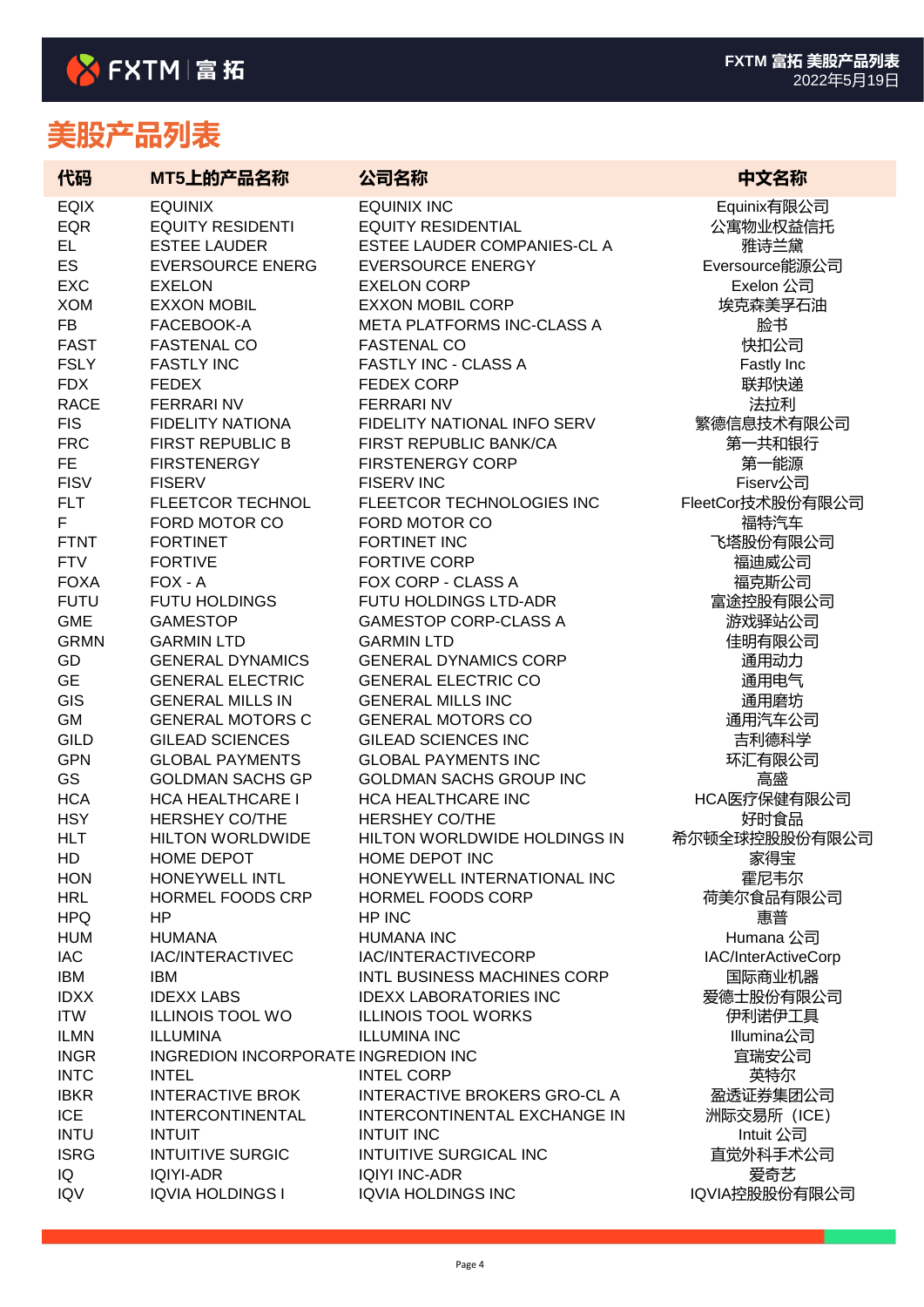| 代码                | MT5上的产品名称                                    | 公司名称                                           | 中文名称                      |
|-------------------|----------------------------------------------|------------------------------------------------|---------------------------|
| JD                | JD-ADR                                       | <b>JD.COM INC-ADR</b>                          | 京东集团                      |
| <b>JCI</b>        | <b>JOHNSON CONTROLS</b>                      | JOHNSON CONTROLS INTERNATION                   | 江森自控国际有限公司                |
| <b>JNJ</b>        | JOHNSON&JOHNSON                              | <b>JOHNSON &amp; JOHNSON</b>                   | 强生                        |
| <b>JPM</b>        | <b>JPMORGAN CHASE</b>                        | <b>JPMORGAN CHASE &amp; CO</b>                 | 摩根大通                      |
| <b>LRN</b>        | K <sub>12</sub>                              | <b>STRIDE INC</b><br><b>KELLOGG CO</b>         | Stride股份有限公司              |
| K.<br><b>KDP</b>  | <b>KELLOGG CO</b><br><b>KEURIG DR PEPPER</b> | KEURIG DR PEPPER INC                           | 家乐氏                       |
| <b>KEYS</b>       | <b>KEYSIGHT TEC</b>                          | <b>KEYSIGHT TECHNOLOGIES IN</b>                | Keurig澎泉思蓝宝公司<br>是德科技公司   |
| <b>KMB</b>        | KIMBERLY-CLARK                               | KIMBERLY-CLARK CORP                            | 金佰利                       |
| KMI               | KINDER MORGAN IN                             | KINDER MORGAN INC                              | 特拉华州金德摩根公司                |
| <b>KKR</b>        | <b>KKR &amp; CO-A</b>                        | <b>KKR &amp; CO INC</b>                        | KKR & Co股份有限公司            |
| <b>KLAC</b>       | <b>KLA</b>                                   | <b>KLA CORP</b>                                | 科磊公司                      |
| <b>PHG</b>        | <b>KONINKLIJKE PHILIPS</b>                   | KONINKLIJKE PHILIPS NVR-NY                     | 飞利浦公司                     |
| <b>KHC</b>        | <b>KRAFT HEINZ CO/T</b>                      | <b>KRAFT HEINZ CO/THE</b>                      | 卡夫亨氏公司                    |
| <b>KR</b>         | <b>KROGER CO</b>                             | <b>KROGER CO</b>                               | 克罗格公司                     |
| <b>LHX</b>        | <b>L3HARRIS TECHNOL</b>                      | L3HARRIS TECHNOLOGIES INC                      | L3Harris Technologies股份有  |
| <b>LRCX</b>       | <b>LAM RESEARCH</b>                          | <b>LAM RESEARCH CORP</b>                       | 泛林集团                      |
| LVS               | <b>LAS VEGAS SANDS</b>                       | LAS VEGAS SANDS CORP                           | 拉斯维加斯金沙集团                 |
| <b>LMND</b>       | <b>LEMONADE INC</b>                          | <b>LEMONADE INC</b>                            | Lemonade股份有限公司            |
| <b>LBRDA</b>      | <b>LIBERTY BR-A</b>                          | LIBERTY BROADBAND-A                            | Liberty宽带有限公司             |
| <b>LIN</b>        | <b>LINDE PLC</b>                             | <b>LINDE PLC</b>                               | 林德公司                      |
| <b>LMT</b>        | <b>LOCKHEED MARTIN</b>                       | <b>LOCKHEED MARTIN CORP</b>                    | 洛克希德马丁                    |
| LOW               | LOWE'S COS                                   | LOWE'S COS INC                                 | 劳氏                        |
| LULU              | <b>LULULEMON ATH</b>                         | LULULEMON ATHLETICA INC                        | 露露柠檬                      |
| <b>LYB</b>        | LYONDELLBASELL-A                             | LYONDELLBASELL INDU-CL A                       | 利安德巴塞尔工业公司                |
| <b>MTB</b>        | <b>M&amp;T BANK</b>                          | <b>M &amp; T BANK CORP</b>                     | M&T 银行                    |
| <b>MPC</b>        | <b>MARATHON PETROLE</b>                      | MARATHON PETROLEUM CORP                        | 马拉松石油公司                   |
| <b>MAR</b>        | <b>MARRIOTT INTL-A</b>                       | MARRIOTT INTERNATIONAL -CL A                   | 万豪国际                      |
| <b>MMC</b>        | <b>MARSH &amp; MCLENNAN</b>                  | <b>MARSH &amp; MCLENNAN COS</b>                | Marsh & McLennan股份有限公司    |
| <b>MRVL</b>       | <b>MARVELL TECH GRP</b>                      | MARVELL TECHNOLOGY INC                         | 美满电子科技                    |
| MA                | MASTERCARD-A                                 | <b>MASTERCARD INC - A</b>                      | 万事达股份有限公司                 |
| <b>MKC</b>        | MCCORMICK-N/V                                | MCCORMICK & CO-NON VTG SHRS                    | 味好美股份有限公司/马里兰州            |
| <b>MCD</b>        | <b>MCDONALDS</b><br><b>MCKESSON</b>          | <b>MCDONALD'S CORP</b><br><b>MCKESSON CORP</b> | 麦当劳                       |
| <b>MCK</b><br>MDT | <b>MEDTRONIC PLC</b>                         | <b>MEDTRONIC PLC</b>                           | McKesson 公司               |
| <b>MELI</b>       | <b>MERCADOLIBRE</b>                          | MERCADOLIBRE INC                               | 美敦力<br>Mercadolibre股份有限公司 |
| <b>MRK</b>        | <b>MERCK &amp; CO</b>                        | MERCK & CO. INC.                               | 默克                        |
| <b>MET</b>        | <b>METLIFE</b>                               | <b>METLIFE INC</b>                             | 大都会集团                     |
| <b>MTD</b>        | METTLER-TOLEDO                               | METTLER-TOLEDO INTERNATIONAL                   | 梅特勒-托利多国际股份有限公            |
| <b>MCHP</b>       | <b>MICROCHIP TECH</b>                        | MICROCHIP TECHNOLOGY INC                       | 微芯科技股份有限公司                |
| MU                | <b>MICRON TECH</b>                           | MICRON TECHNOLOGY INC                          | 美光科技股份有限公司                |
| <b>MSFT</b>       | <b>MICROSOFT</b>                             | MICROSOFT CORP                                 | 微软                        |
| <b>MRNA</b>       | MODERNA INC                                  | <b>MODERNA INC</b>                             | 莫德纳公司                     |
| <b>MDLZ</b>       | MONDELEZ INTER-A                             | MONDELEZ INTERNATIONAL INC-A                   | 亿滋国际                      |
| <b>MNST</b>       | MONSTER BEVERAGE                             | MONSTER BEVERAGE CORP                          | 怪兽饮料公司                    |
| <b>MCO</b>        | MOODY'S                                      | <b>MOODY'S CORP</b>                            | 穆迪                        |
| MS                | <b>MORGAN STANLEY</b>                        | <b>MORGAN STANLEY</b>                          | 摩根士丹利                     |
| <b>MSI</b>        | <b>MOTOROLA SOLUTIO</b>                      | MOTOROLA SOLUTIONS INC                         | 摩托罗拉解决方案股份有限公司            |
| <b>MSCI</b>       | <b>MSCI</b>                                  | <b>MSCI INC</b>                                | MSCI 明晟                   |
| <b>NDAQ</b>       | <b>NASDAQ</b>                                | NASDAQ INC                                     | 纳斯达克股份有限公司                |
| <b>NTES</b>       | NETEASE-ADR                                  | <b>NETEASE INC-ADR</b>                         | 网易                        |
|                   |                                              |                                                |                           |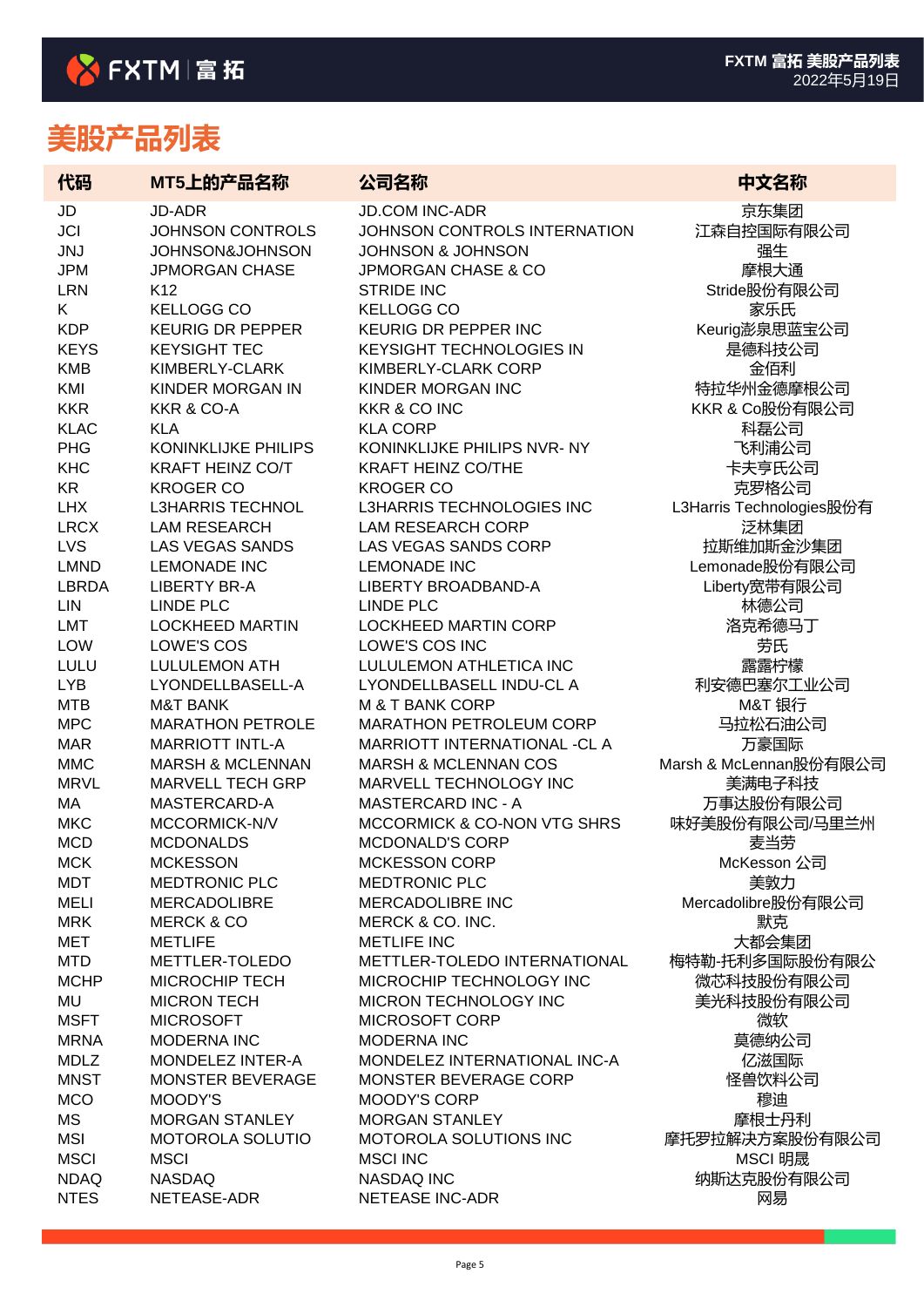| 代码          | MT5上的产品名称               | 公司名称                          | 中文名称                       |
|-------------|-------------------------|-------------------------------|----------------------------|
| <b>NFLX</b> | <b>NETFLIX</b>          | <b>NETFLIX INC</b>            | 奈飞公司                       |
| EDU         | <b>NEW ORIENTAL-ADR</b> | NEW ORIENTAL EDUCATIO-SP ADR  | 新东方                        |
| <b>NEM</b>  | <b>NEWMONT</b>          | <b>NEWMONT CORP</b>           | 纽蒙黄金公司                     |
| <b>NEE</b>  | <b>NEXTERA ENERGY</b>   | <b>NEXTERA ENERGY INC</b>     | 新纪元能源                      |
| <b>NKE</b>  | NIKE --B                | NIKE INC -CL B                | 耐克公司                       |
| <b>NIO</b>  | <b>NIO INC</b>          | NIO INC - ADR                 | 蔚来汽车                       |
| <b>NOK</b>  | <b>NOKIA OYJ</b>        | NOKIA CORP-SPON ADR           | 诺基亚                        |
| <b>NSC</b>  | NORFOLK SOUTHERN        | NORFOLK SOUTHERN CORP         | 诺福克南方                      |
| <b>NTRS</b> | NORTHERN TRUST          | <b>NORTHERN TRUST CORP</b>    | 北美信托                       |
| <b>NOC</b>  | <b>NORTHROP GRUMMAN</b> | NORTHROP GRUMMAN CORP         | 诺斯洛普格鲁门公司                  |
| <b>NVDA</b> | <b>NVIDIA</b>           | <b>NVIDIA CORP</b>            | 英伟达                        |
| <b>NXPI</b> | <b>NXP SEMICONDUCTO</b> | NXP SEMICONDUCTORS NV         | 恩智浦半导体公司                   |
| <b>OKTA</b> | <b>OKTA</b>             | <b>OKTA INC</b>               | Okta公司                     |
| <b>ODFL</b> | <b>OLD DOMINION FRT</b> | OLD DOMINION FREIGHT LINE     | Old Dominion Freight Line股 |
| ORCL        | <b>ORACLE</b>           | <b>ORACLE CORP</b>            | 甲骨文                        |
| <b>ORLY</b> | O'REILLY AUTOMOT        | O'REILLY AUTOMOTIVE INC       | O'Reilly 汽车股份有限公司          |
| <b>PCAR</b> | <b>PACCAR</b>           | PACCAR INC                    | 帕卡                         |
| <b>PACB</b> | PACIFIC BIOSCIENCES     | PACIFIC BIOSCIENCES OF CALIF  | 加州太平洋生物科学股份有限公             |
| <b>PLTR</b> | PALANTIR TECH           | PALANTIR TECHNOLOGIES INC-A   | Palantir科技股份有限公司           |
| <b>PANW</b> | PALO ALTO NETWOR        | PALO ALTO NETWORKS INC        | Palo Alto Networks有限公司     |
| <b>PH</b>   | PARKER HANNIFIN         | PARKER HANNIFIN CORP          | 派克汉尼汾                      |
| <b>PAYX</b> | <b>PAYCHEX</b>          | PAYCHEX INC                   | Paychex 公司                 |
| <b>PYPL</b> | PAYPAL HOLDINGS         | PAYPAL HOLDINGS INC           | Paypal控股股份有限公司             |
| <b>PEP</b>  | <b>PEPSICO</b>          | PEPSICO INC                   | 百事可乐                       |
| PFE         | <b>PFIZER</b>           | PFIZER INC                    | 辉瑞制药                       |
| PM          | PHILIP MORRIS IN        | PHILIP MORRIS INTERNATIONAL   | 菲利普莫里斯国际集团公司               |
| <b>PSX</b>  | PHILLIPS 66             | PHILLIPS 66                   | Phillips 66                |
| <b>PDD</b>  | <b>PINDUODUO</b>        | PINDUODUO INC-ADR             | 拼多多                        |
| <b>PINS</b> | <b>PINTEREST</b>        | PINTEREST INC- CLASS A        | Pinterest股份有限公司            |
| <b>PNC</b>  | PNC FINANCIAL SE        | PNC FINANCIAL SERVICES GROUP  | PNC财务服务                    |
| <b>PPG</b>  | PPG INDS                | PPG INDUSTRIES INC            | PPG 工业                     |
| PPL         | <b>PPL</b>              | PPL CORP                      | PPL公司                      |
| PG          | PROCTER & GAMBLE        | PROCTER & GAMBLE CO/THE       | 宝洁                         |
| <b>PGR</b>  | <b>PROGRESSIVE</b>      | PROGRESSIVE CORP              | 前进保险公司                     |
| <b>PLD</b>  | <b>PROLOGIS</b>         | PROLOGIS INC                  | 安博                         |
| PRU         | PRUDENTL FINL           | PRUDENTIAL FINANCIAL INC      | 保德信金融集团                    |
| <b>PEG</b>  | PUB SERV ENTERP         | PUBLIC SERVICE ENTERPRISE GP  | 公共服务企业集团                   |
| <b>PSA</b>  | <b>PUBLIC STORAGE</b>   | PUBLIC STORAGE                | 公共存储公司                     |
| QRVO        | QORVO                   | QORVO INC                     | Qorvo股份有限公司                |
| QCOM        | QUALCOMM                | <b>QUALCOMM INC</b>           | 高通公司                       |
| <b>RTX</b>  | RAYTHEON CO             | RAYTHEON TECHNOLOGIES CORP    | 雷神技术公司                     |
| O           | <b>REALTY OME</b>       | <b>REALTY INCOME CORP</b>     | Realty Income公司            |
| <b>REGN</b> | <b>REGENERON PHARM</b>  | REGENERON PHARMACEUTICALS     | 再生元制药股份有限公司                |
| <b>MARK</b> | <b>REMARK HOLDINGS</b>  | <b>REMARK HOLDINGS INC</b>    | Remark控股股份有限公司             |
| <b>RSG</b>  | <b>REPUBLIC SVCS</b>    | <b>REPUBLIC SERVICES INC</b>  | 公共服务公司                     |
| <b>RSSS</b> | <b>RESEARCH SOL</b>     | <b>RESEARCH SOLUTIONS INC</b> | 加利福尼亚研究解决方案股份有             |
| <b>RMD</b>  | <b>RESMED</b>           | <b>RESMED INC</b>             | 瑞思迈股份有限公司                  |
| <b>RNG</b>  | RINGCENTRAL IN-A        | RINGCENTRAL INC-CLASS A       | RingCentral股份有限公司          |
| <b>RBLX</b> | <b>ROBLOX</b>           | ROBLOX CORP - CLASS A         | ROBLOX Corp                |
| <b>ROK</b>  | ROCKWELL AUTOMAT        | ROCKWELL AUTOMATION INC       | 罗克韦尔自动化                    |
| <b>ROP</b>  | ROPER TECHNOLOGI        | ROPER TECHNOLOGIES INC        | 儒博技术公司                     |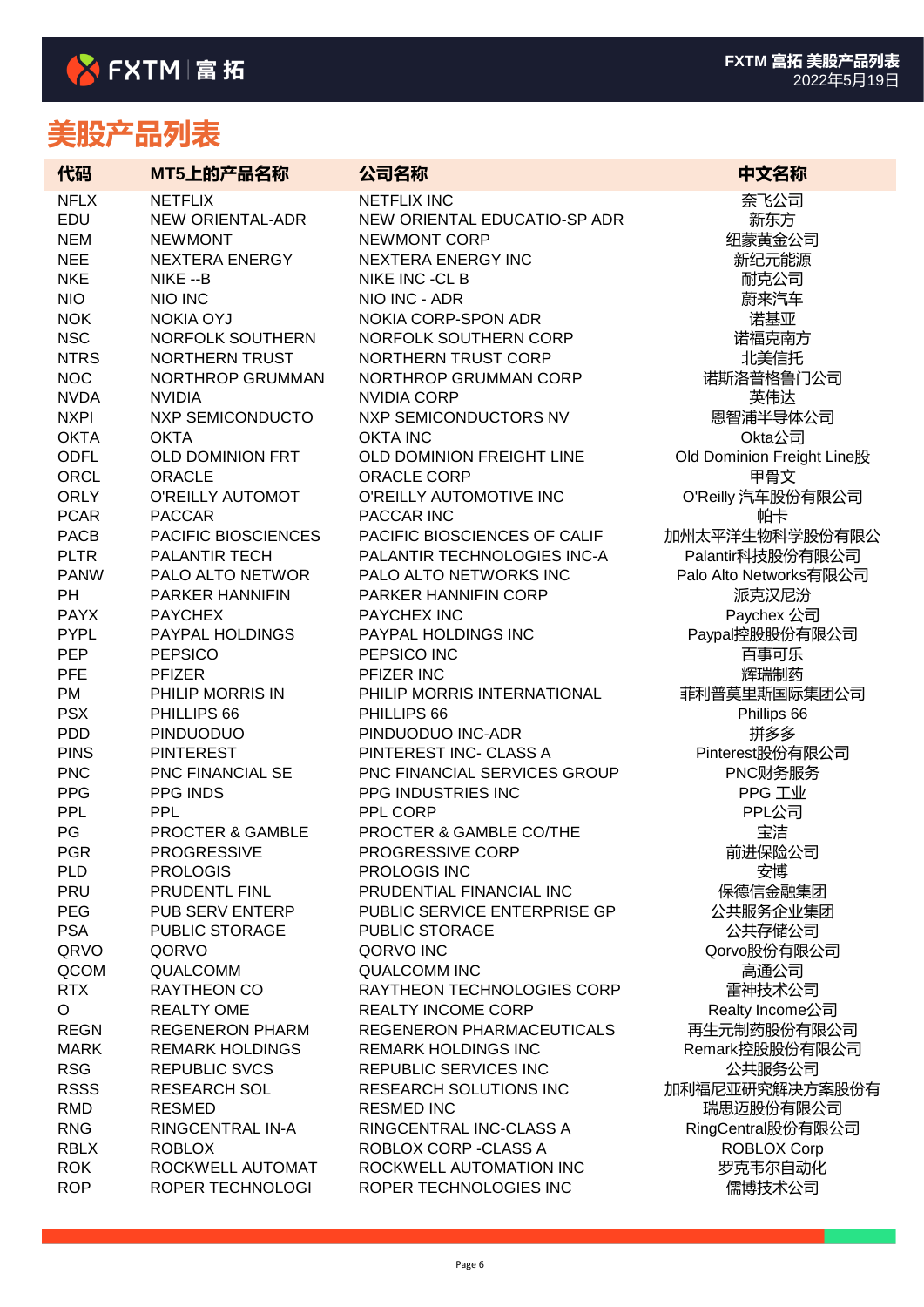| 代码                        | MT5上的产品名称                                  | 公司名称                                               | 中文名称                                       |
|---------------------------|--------------------------------------------|----------------------------------------------------|--------------------------------------------|
| <b>ROST</b>               | <b>ROSS STORES</b>                         | <b>ROSS STORES INC</b>                             | Ross 商店有限公司                                |
| <b>SPGI</b>               | <b>S&amp;P GLOBAL</b>                      | <b>S&amp;P GLOBAL INC</b>                          | 标普全球                                       |
| <b>CRM</b>                | <b>SALESFORCE</b>                          | SALESFORCE INC                                     | Salesforce.com 股份有限公司                      |
| <b>SBAC</b><br><b>SLB</b> | <b>SBA COMM</b><br><b>SCHLUMBERGER LTD</b> | SBA COMMUNICATIONS CORP                            | SBA 通信公司                                   |
| <b>SDGR</b>               | <b>SCHRODINGER INC</b>                     | <b>SCHLUMBERGER LTD</b><br><b>SCHRODINGER INC</b>  | 斯伦贝谢公众有限公司<br>Schrodinger Inc/United State |
| <b>SCHW</b>               | <b>SCHWAB (CHARLES)</b>                    | <b>SCHWAB (CHARLES) CORP</b>                       | 嘉信理财                                       |
| <b>SE</b>                 | <b>SEA LTD-ADR</b>                         | <b>SEA LTD-ADR</b>                                 | Sea有限公司                                    |
| <b>SGEN</b>               | <b>SEATTLE GENETICS</b>                    | <b>SEAGEN INC</b>                                  | Seagen股份有限公司                               |
| <b>SRE</b>                | <b>SEMPRA ENERGY</b>                       | <b>SEMPRA ENERGY</b>                               | 桑普拉能源                                      |
| <b>NOW</b>                | <b>SERVICENOW</b>                          | SERVICENOW INC                                     | ServiceNow公司                               |
| <b>SHW</b>                | SHERWIN-WILLIAMS                           | SHERWIN-WILLIAMS CO/THE                            | 宣威威廉斯                                      |
| <b>PIXY</b>               | SHIFTPIXY INC                              | SHIFTPIXY INC                                      | ShiftPixy Inc                              |
| <b>SPG</b>                | <b>SIMON PROPERTY</b>                      | SIMON PROPERTY GROUP INC                           | 西蒙房地产集团公司                                  |
| <b>SIRI</b>               | SIRIUS XM HOLDIN                           | SIRIUS XM HOLDINGS INC                             | 天狼星XM控股                                    |
| <b>SWKS</b>               | <b>SKYWORKS SOLUTIO</b>                    | <b>SKYWORKS SOLUTIONS INC</b>                      | 思佳讯解决方案公司                                  |
| <b>SNAP</b>               | SNAP - A                                   | SNAP INC - A                                       | 色拉布股份有限公司                                  |
| <b>SNOW</b>               | <b>SNOWFLAKE INC</b>                       | SNOWFLAKE INC-CLASS A                              | Snowflake公司                                |
| <b>SO</b>                 | SOUTHERN CO                                | SOUTHERN CO/THE                                    | 南方公司                                       |
| <b>SCCO</b>               | SOUTHERN COPPER                            | SOUTHERN COPPER CORP                               | 南方铜业公司                                     |
| LUV                       | <b>SOUTHWEST AIR</b>                       | SOUTHWEST AIRLINES CO                              | 西南航空                                       |
| <b>SPLK</b>               | <b>SPLUNK</b>                              | <b>SPLUNK INC</b>                                  | Splunk公司                                   |
| <b>SPOT</b>               | SPOTIFY TECHNOLO                           | SPOTIFY TECHNOLOGY SA                              | Spotify科技股份有限公司                            |
| SQ                        | SQUARE - A                                 | <b>BLOCK INC</b>                                   | Square股份有限公司                               |
| <b>SWK</b>                | <b>STANLEY BLACK &amp;</b>                 | STANLEY BLACK & DECKER INC                         | 史丹利百得公司                                    |
| <b>SBUX</b>               | <b>STARBUCKS</b>                           | <b>STARBUCKS CORP</b>                              | 星巴克                                        |
| <b>STT</b>                | <b>STATE ST</b>                            | <b>STATE STREET CORP</b>                           | 道富集团                                       |
| <b>SYK</b>                | <b>STRYKER</b>                             | <b>STRYKER CORP</b>                                | 史赛克                                        |
| <b>SNPS</b>               | <b>SYNOPSYS</b>                            | SYNOPSYS INC                                       | 新思科技公司                                     |
| <b>SYY</b>                | <b>SYSCO</b>                               | SYSCO CORP                                         | Sysco公司                                    |
| <b>TROW</b>               | <b>T ROWE PRICE GRP</b>                    | T ROWE PRICE GROUP INC<br>TAL EDUCATION GROUP- ADR | 普信集团公司                                     |
| <b>TAL</b><br><b>TGT</b>  | TAL EDUCATIO-ADR<br><b>TARGET</b>          | <b>TARGET CORP</b>                                 | 好未来教育集团<br>塔吉特公司                           |
| <b>TEL</b>                | TE CONNECTIVITY                            | TE CONNECTIVITY LTD                                | 泰科电子公司                                     |
| <b>TDOC</b>               | <b>Teladoc Health</b>                      | TELADOC HEALTH INC                                 | Teladoc健康股份有限公司                            |
| <b>TME</b>                | <b>TENCENT MUSI-ADR</b>                    | TENCENT MUSIC ENTERTAINM-ADR                       | 腾讯音乐娱乐集团                                   |
| <b>TSLA</b>               | <b>TESLA</b>                               | <b>TESLA INC</b>                                   | 特斯拉公司                                      |
| <b>TXN</b>                | <b>TEXAS INSTRUMENT</b>                    | TEXAS INSTRUMENTS INC                              | 德州仪器                                       |
| <b>TMO</b>                | <b>THERMO FISHER</b>                       | THERMO FISHER SCIENTIFIC INC                       | Thermo Fisher Scientific公司                 |
| <b>TLRY</b>               | <b>TILRAY INC</b>                          | <b>TILRAY BRANDS INC</b>                           | Tilray股份有限公司                               |
| <b>TJX</b>                | <b>TJX COS</b>                             | TJX COMPANIES INC                                  | TJX公司                                      |
| <b>TMUS</b>               | <b>T-MOBILE US</b>                         | <b>T-MOBILE US INC</b>                             | T-Mobile 美国公司                              |
| <b>TT</b>                 | <b>TRANE TECHNOLOGI</b>                    | TRANE TECHNOLOGIES PLC                             | 特灵科技公共有限公司                                 |
| <b>TDG</b>                | <b>TRANSDIGM GROUP</b>                     | <b>TRANSDIGM GROUP INC</b>                         | TransDigm集团公司                              |
| <b>TRV</b>                | <b>TRAVELERS COS IN</b>                    | <b>TRAVELERS COS INC/THE</b>                       | 旅行家集团                                      |
| <b>TCOM</b>               | TRIP GRO-ADR                               | TRIP.COM GROUP LTD-ADR                             | 携程集团                                       |
| <b>TFC</b>                | <b>TRUIST FINANCIAL</b>                    | <b>TRUIST FINANCIAL CORP</b>                       | Truist金融公司                                 |
| <b>MEDS</b>               | <b>TRXADE GROUP</b>                        | TRXADE HEALTH INC                                  | <b>Trxade Group Inc</b>                    |
| <b>TSM</b>                | <b>TSM</b>                                 | TAIWAN SEMICONDUCTOR-SP ADR                        | 台积电                                        |
| <b>TWTR</b>               | <b>TWITTER</b>                             | <b>TWITTER INC</b>                                 | 推特                                         |
| <b>TSN</b>                | <b>TYSON FOODS-A</b>                       | <b>TYSON FOODS INC-CLA</b>                         | 泰森食品公司                                     |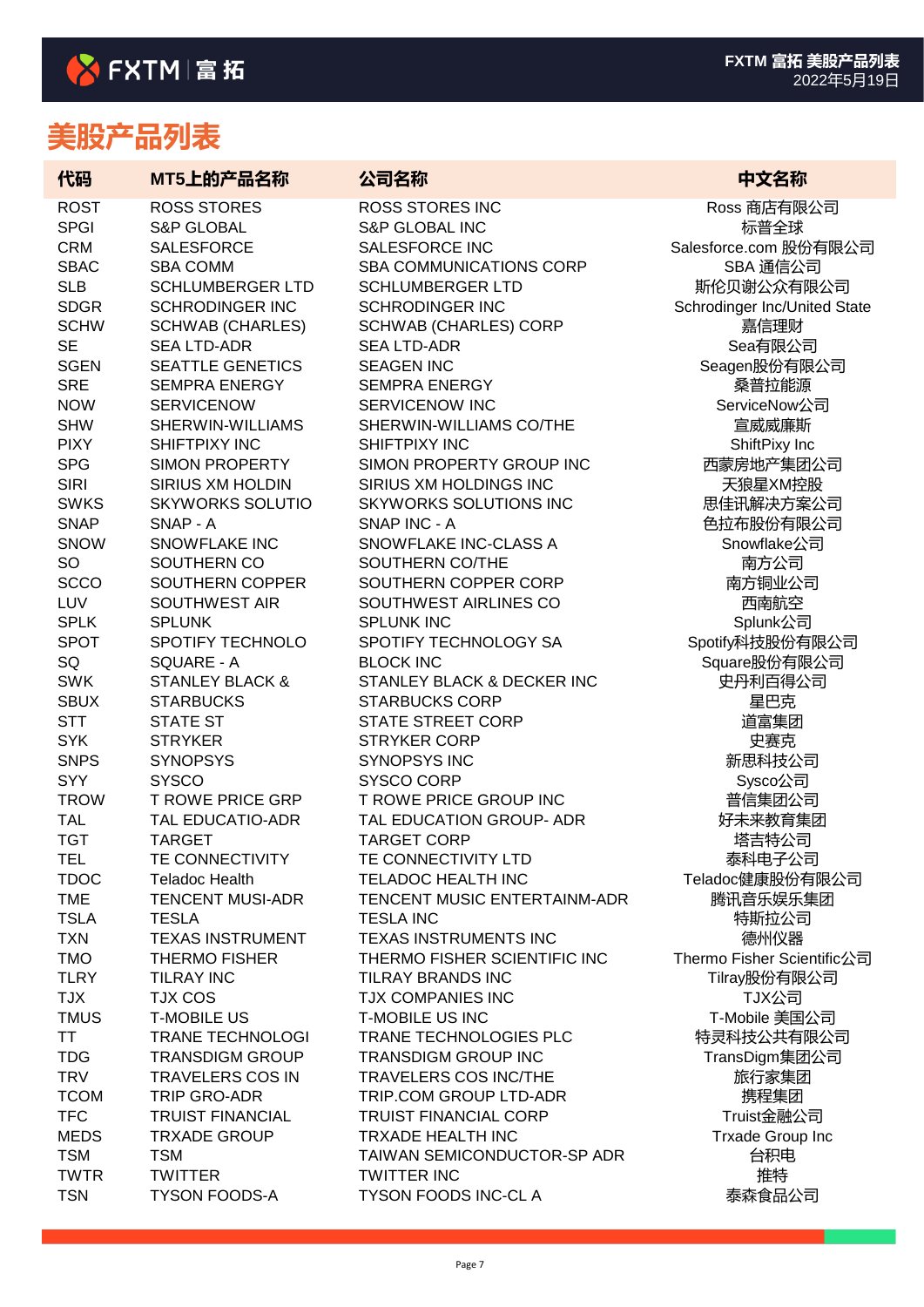| 代码                         | MT5上的产品名称                                  | 公司名称                                                      | 中文名称                    |
|----------------------------|--------------------------------------------|-----------------------------------------------------------|-------------------------|
| <b>UBER</b>                | <b>UBER TECHNOLOGIE</b>                    | <b>UBER TECHNOLOGIES INC</b>                              | 优步技术股份有限公司              |
| <b>UNP</b>                 | <b>UNION PAC</b>                           | <b>UNION PACIFIC CORP</b>                                 | 联合太平洋                   |
| <b>UPS</b>                 | <b>UNITED PARCEL-B</b>                     | UNITED PARCEL SERVICE-CL B                                | 联合包裹服务股份有限公司            |
| <b>UNH</b>                 | UNITEDHEALTH GRP                           | UNITEDHEALTH GROUP INC                                    | 联合健康集团                  |
| <b>USB</b>                 | <b>US BAN</b>                              | <b>US BANCORP</b>                                         | 美国合众银行                  |
| <b>VLO</b>                 | <b>VALERO ENERGY</b>                       | <b>VALERO ENERGY CORP</b>                                 | Valero 能源               |
| <b>VEEV</b>                | <b>VEEVA SYSTEMS-A</b>                     | <b>VEEVA SYSTEMS INC-CLASS A</b>                          | Veeva Systems股份有限公司     |
| <b>VLDR</b><br><b>VERB</b> | <b>VELODYNE LIDAR</b>                      | <b>VELODYNE LIDAR INC</b><br>VERB TECHNOLOGY CO INC       | 威力登雷达                   |
| <b>VRSN</b>                | <b>VERB TECHNOLOGY</b><br><b>VERISIGN</b>  | <b>VERISIGN INC</b>                                       | Verb Technology Co Inc  |
| <b>VRSK</b>                | <b>VERISK ANALYTI</b>                      | <b>VERISK ANALYTICS INC</b>                               | 威瑞信股份有限公司<br>Verisk分析公司 |
| VZ                         | <b>VERIZON COMMUNIC</b>                    | <b>VERIZON COMMUNICATIONS INC</b>                         | Verizon通信股份有限公司         |
| <b>VRTX</b>                | <b>VERTEX PHARM</b>                        | <b>VERTEX PHARMACEUTICALS INC</b>                         | 福泰制药                    |
| <b>VFC</b>                 | <b>VF</b>                                  | <b>VF CORP</b>                                            | VF公司                    |
| <b>VSAT</b>                | <b>VIASAT</b>                              | <b>VIASAT INC</b>                                         | ViaSat股份有限公司            |
| <b>VTRS</b>                | <b>VIATRIS</b>                             | <b>VIATRIS INC</b>                                        | Viatris公司               |
| V                          | VISA - CLASS A                             | VISA INC-CLASS A SHARES                                   | 维萨公司                    |
| <b>VMW</b>                 | VMWARE -- A                                | <b>VMWARE INC-CLASS A</b>                                 | VMware 公司               |
| <b>WBA</b>                 | <b>WALGREENS BOOTS</b>                     | WALGREENS BOOTS ALLIANCE INC                              | 沃博联公司                   |
| <b>WMT</b>                 | <b>WALMART</b>                             | <b>WALMART INC</b>                                        | 沃尔玛股份有限公司               |
| <b>DIS</b>                 | <b>WALT DISNEY CO</b>                      | WALT DISNEY CO/THE                                        | 华特迪士尼公司                 |
| WM                         | <b>WASTE MANAGEMENT</b>                    | <b>WASTE MANAGEMENT INC</b>                               | 废品管理                    |
| <b>WEC</b>                 | <b>WEC ENERGY GROUP</b>                    | WEC ENERGY GROUP INC                                      | WEC能源集团股份有限公司           |
| <b>WB</b>                  | <b>WEIBO</b>                               | <b>WEIBO CORP-SPON ADR</b>                                | 新浪微博                    |
| <b>WFC</b>                 | <b>WELLS FARGO &amp; CO</b>                | <b>WELLS FARGO &amp; CO</b>                               | 富国银行                    |
| <b>WELL</b>                | <b>WELLTOWER</b>                           | <b>WELLTOWER INC</b>                                      | Welltower股份有限公司         |
| <b>WY</b>                  | <b>WEYERHAEUSER</b>                        | <b>WEYERHAEUSER CO</b>                                    | 惠好                      |
| <b>WMB</b>                 | <b>WILLIAMS COS</b>                        | <b>WILLIAMS COS INC</b>                                   | 威廉姆斯公司                  |
| <b>WLTW</b>                | <b>WILLIS TOWERS WA</b>                    | WILLIS TOWERS WATSON PLC                                  | 韦莱韬睿惠悦公共有限公司            |
| <b>WIMI</b>                | WIMI HOLOGRAM                              | WIMI HOLOGRAM CLOUD INC-ADR                               | 北京微美云息软件有限公司            |
| <b>WDAY</b>                | <b>WORKDAY-A</b>                           | <b>WORKDAY INC-CLASS A</b>                                | Workday股份有限公司           |
| <b>XEL</b>                 | <b>XCEL ENERGY</b>                         | <b>XCEL ENERGY INC</b>                                    | Xcel 能源                 |
| <b>INCY</b>                | <b>YTE</b>                                 | <b>INCYTE CORP</b>                                        | 因赛特公司                   |
| <b>YUMC</b>                | YUM CHINA HO                               | YUM CHINA HOLDINGS INC                                    | 百胜中国                    |
| <b>YUM</b>                 | <b>YUM! BRANDS</b>                         | YUM! BRANDS INC                                           | 百胜餐饮集团                  |
| Z                          | <b>ZILLOW GROUP</b>                        | ZILLOW GROUP INC - C                                      | Zillow股份有限公司            |
| ZBH                        | ZIMMER BIOMET HO                           | ZIMMER BIOMET HOLDINGS INC                                | 捷迈邦美控股股份有限公司            |
| <b>ZTS</b>                 | <b>ZOETIS</b>                              | <b>ZOETIS INC</b>                                         | 硕腾股份有限公司                |
| ZM<br><b>ZTO</b>           | ZOOM VIDEO COM-A<br><b>ZTO EXPRESS-ADR</b> | ZOOM VIDEO COMMUNICATIONS-A<br>ZTO EXPRESS CAYMAN INC-ADR | ZOOM 视讯通讯公司             |
| <b>ZNGA</b>                |                                            | ZYNGA INC - CL A                                          | 中通快递<br>Zynga股份有限公司     |
| <b>DIDI</b>                | Zynga<br><b>DIDI GLOBAL INC</b>            | <b>DIDI GLOBAL INC</b>                                    | 滴滴全球股份有限公司              |
| <b>NXTP</b>                | NEXTPLAY TECHNOL                           | NEXTPLAY TECHNOLOGIES INC                                 | NextPlay科技股份有限公司        |
| <b>XPEV</b>                | <b>XPENG INC - ADR</b>                     | <b>XPENG INC - ADR</b>                                    | 广州橙行智动汽车科技有限公司          |
| <b>OGN</b>                 | ORGANON & CO                               | ORGANON & CO                                              | Organon & Co            |
| <b>ALX</b>                 | ALEXANDER'S INC                            | <b>ALEXANDER'S INC</b>                                    | 亚历山大公司                  |
| <b>ARGO</b>                | ARGO BLOCKCHAIN                            | ARGO GROUP INTERNATIONAL                                  | ARGO集团国际控股有限公司          |
| <b>BNTX</b>                | <b>BIONTECH</b>                            | <b>BIONTECH SE-ADR</b>                                    | BioNTech公司              |
| <b>BTBT</b>                | <b>BIT DIGITAL</b>                         | <b>BIT DIGITAL INC</b>                                    | 比特数字股份有限公司              |
| <b>BTCM</b>                | <b>BIT MINING</b>                          | BIT MINING LTD - SPON ADR                                 | 比特矿业有限公司                |
| <b>BITF</b>                | <b>BITFARMS</b>                            | <b>BITFARMS LTD/CANADA</b>                                | Bitfarms Ltd/Canada公司   |
|                            |                                            |                                                           |                         |